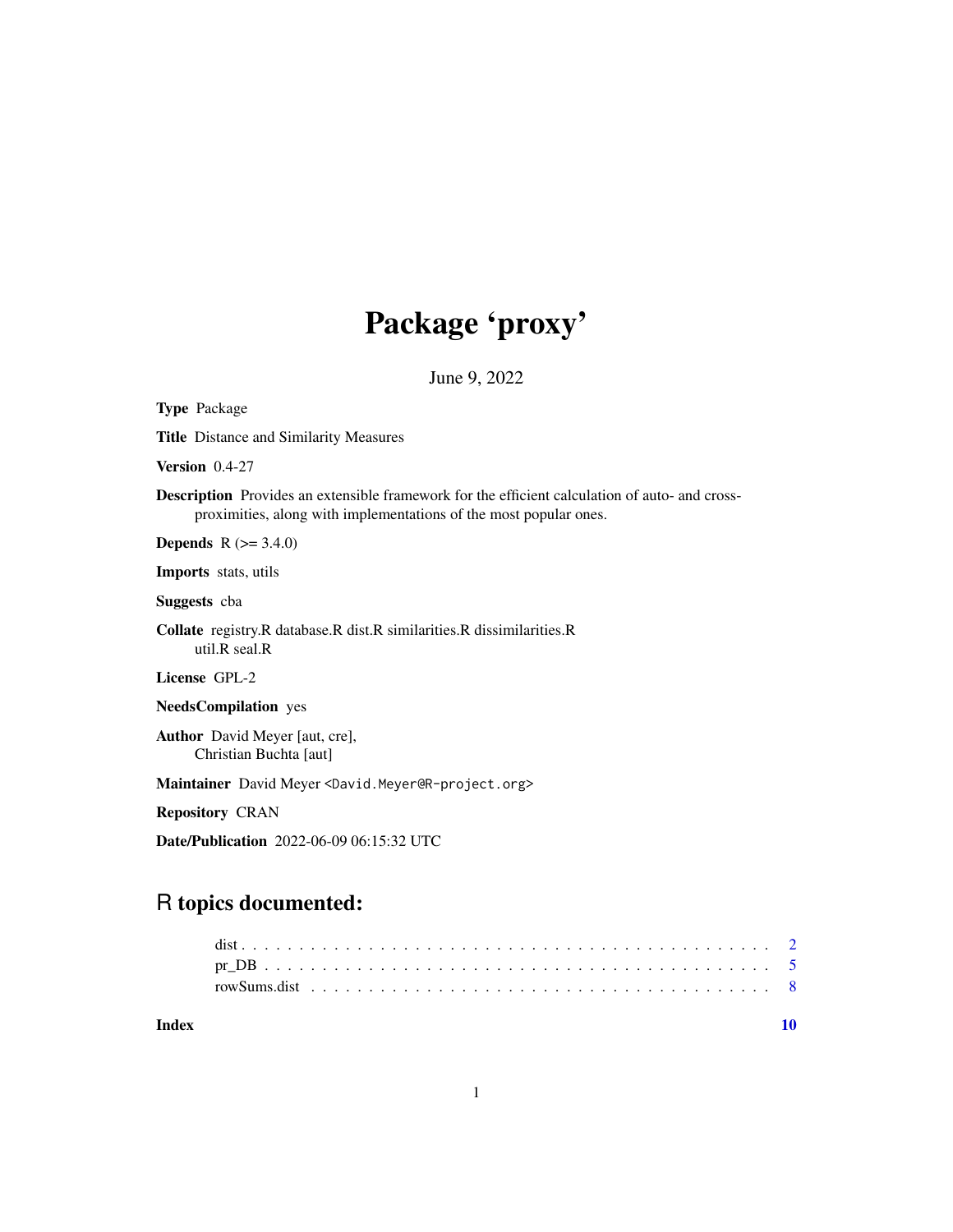#### <span id="page-1-2"></span><span id="page-1-1"></span><span id="page-1-0"></span>Description

These functions compute and return the auto-distance/similarity matrix between either rows or columns of a matrix/data frame, or a list, as well as the cross-distance matrix between two matrices/data frames/lists.

#### Usage

```
dist(x, y = NULL, method = NULL, ..., diag = FALSE, upper = FALSE,pairwise = FALSE, by_rows = TRUE, convert_similarities = TRUE,
     auto_convert_data_frames = TRUE)
simil(x, y = NULL, method = NULL, ..., diag = FALSE, upper = FALSE,pairwise = FALSE, by_rows = TRUE, convert_distances = TRUE,
     auto_convert_data_frames = TRUE)
pr_dist2simil(x)
pr_simil2dist(x)
as.dist(x, FUN = NULL)as.simil(x, FUN = NULL)## S3 method for class 'dist'
as.matrix(x, diag = 0, ...)
## S3 method for class 'simil'
as.matrix(x, diag = NA, ...)
```
#### Arguments

| x      | For dist and simil, a numeric matrix object, a data frame, or a list. A vector<br>will be converted into a column matrix. For as simil and as dist, an object<br>of class dist and simil, respectively, or a numeric matrix. For pr_dist2simil<br>and pr_simil2dist, any numeric vector. |
|--------|------------------------------------------------------------------------------------------------------------------------------------------------------------------------------------------------------------------------------------------------------------------------------------------|
| y      | NULL, or a similar object than x                                                                                                                                                                                                                                                         |
| method | a function, a registry entry, or a mnemonic string referencing the proximity mea-<br>sure. A list of all available measures can be obtained using pr_DB (see exam-<br>ples). The default for dist is "Euclidean", and for simil "correlation".                                           |
| diag   | logical value indicating whether the diagonal of the distance/similarity matrix<br>should be printed by print. dist/print. simil. Note that the diagonal values<br>are never stored in dist objects.                                                                                     |
|        | In the context of as matrix the value to use on the diagonal representing self-<br>proximities. In case of similarities, this defaults to NA since a priori there are no<br>upper bounds, so the maximum similarity needs to be specified by the user.                                   |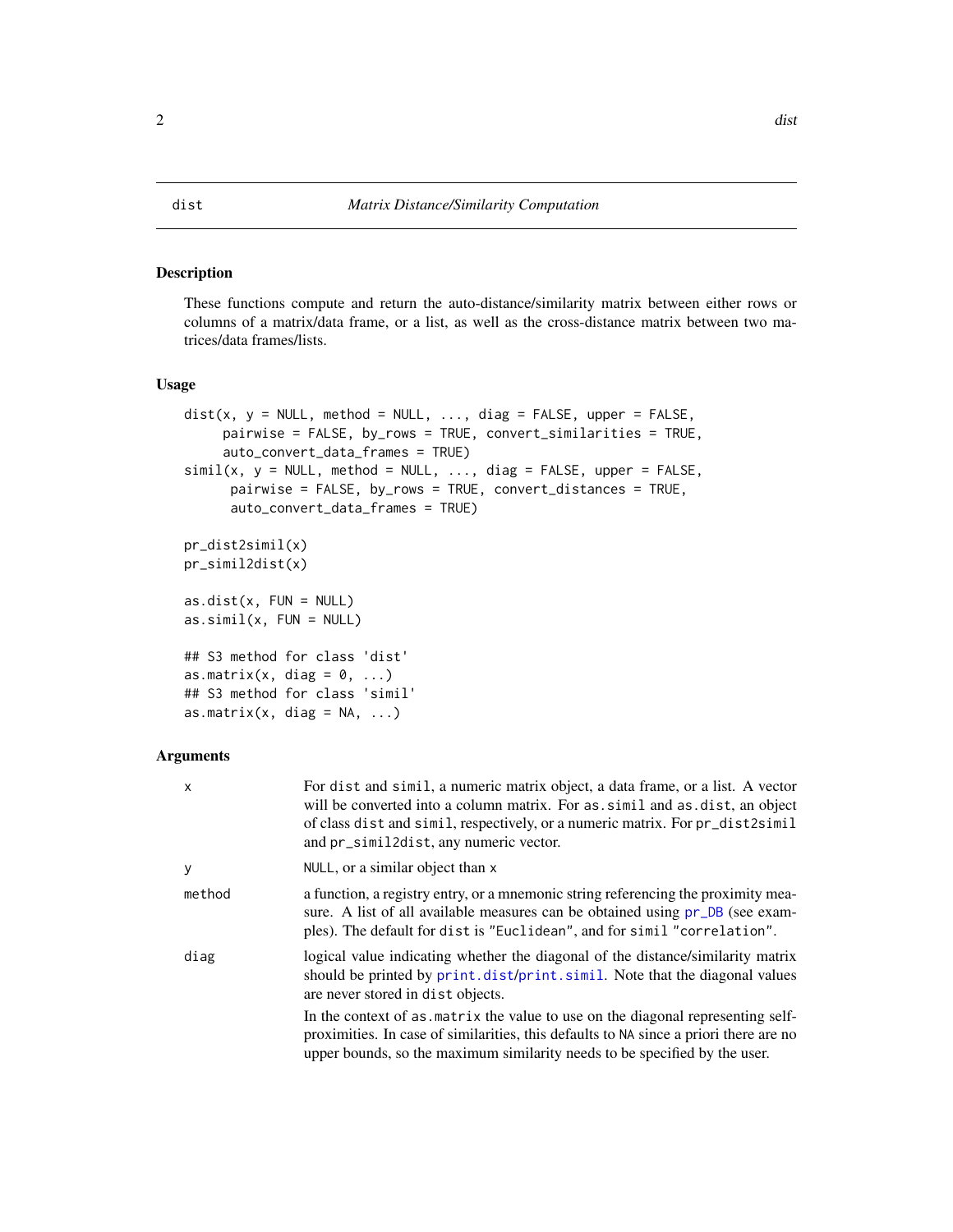<span id="page-2-0"></span>

| upper                    | logical value indicating whether the upper triangle of the distance/similarity ma-<br>trix should be printed by print.dist/print.simil                                                                        |
|--------------------------|---------------------------------------------------------------------------------------------------------------------------------------------------------------------------------------------------------------|
| pairwise                 | logical value indicating whether distances should be computed for the pairs of x<br>and y only.                                                                                                               |
| by_rows                  | logical indicating whether proximities between rows, or columns should be<br>computed.                                                                                                                        |
|                          | convert_similarities, convert_distances                                                                                                                                                                       |
|                          | logical indicating whether distances should be automatically converted into sim-<br>ilarities (and the other way round) if needed.                                                                            |
| auto_convert_data_frames |                                                                                                                                                                                                               |
|                          | logical indicating whether data frames should be converted to matrices if all<br>variables are numeric, or all are logical, or all are complex.                                                               |
| <b>FUN</b>               | optional function to be used by as dist and as simil. If NULL, it is looked<br>up in the method registry. If there is none specified there, FUN defaults to<br>pr_simil2dist and pr_dist2simil, respectively. |
| $\cdots$                 | further arguments passed to the proximity function.                                                                                                                                                           |
|                          |                                                                                                                                                                                                               |

#### Details

The interface is fashioned after [dist](#page-1-2), but can also compute cross-distances, and allows user extensions by means of registry of all proximity measures (see [pr\\_DB](#page-4-1)).

Missing values are allowed but are excluded from all computations involving the rows within which they occur. If some columns are excluded in calculating a Euclidean, Manhattan, Canberra or Minkowski distance, the sum is scaled up proportionally to the number of columns used (compare [dist](#page-1-2) in package stats).

Data frames are silently coerced to matrix if all columns are of (same) mode numeric or logical.

Distance measures can be used with simil, and similarity measures with dist. In these cases, the result is transformed accordingly using the specified coercion functions (default:  $pr\_simil2dist(x)$ )  $1 - abs(x)$  and pr\_dist2simil(x) = 1/(1+x)). Objects of class simil and dist can be converted one in another using as.dist and as.simil, respectively.

Distance and similarity objects can conveniently be subset (see examples). Note that duplicate indexes are silently ignored.

#### Value

Auto distances/similarities are returned as an object of class dist/simil and cross-distances/similarities as an object of class crossdist/crosssimil.

#### Author(s)

David Meyer <David.Meyer@R-project.org> and Christian Buchta <Christian.Buchta@wu-wien.ac.at>

#### References

Anderberg, M.R. (1973), *Cluster analysis for applications*, 359 pp., Academic Press, New York, NY, USA.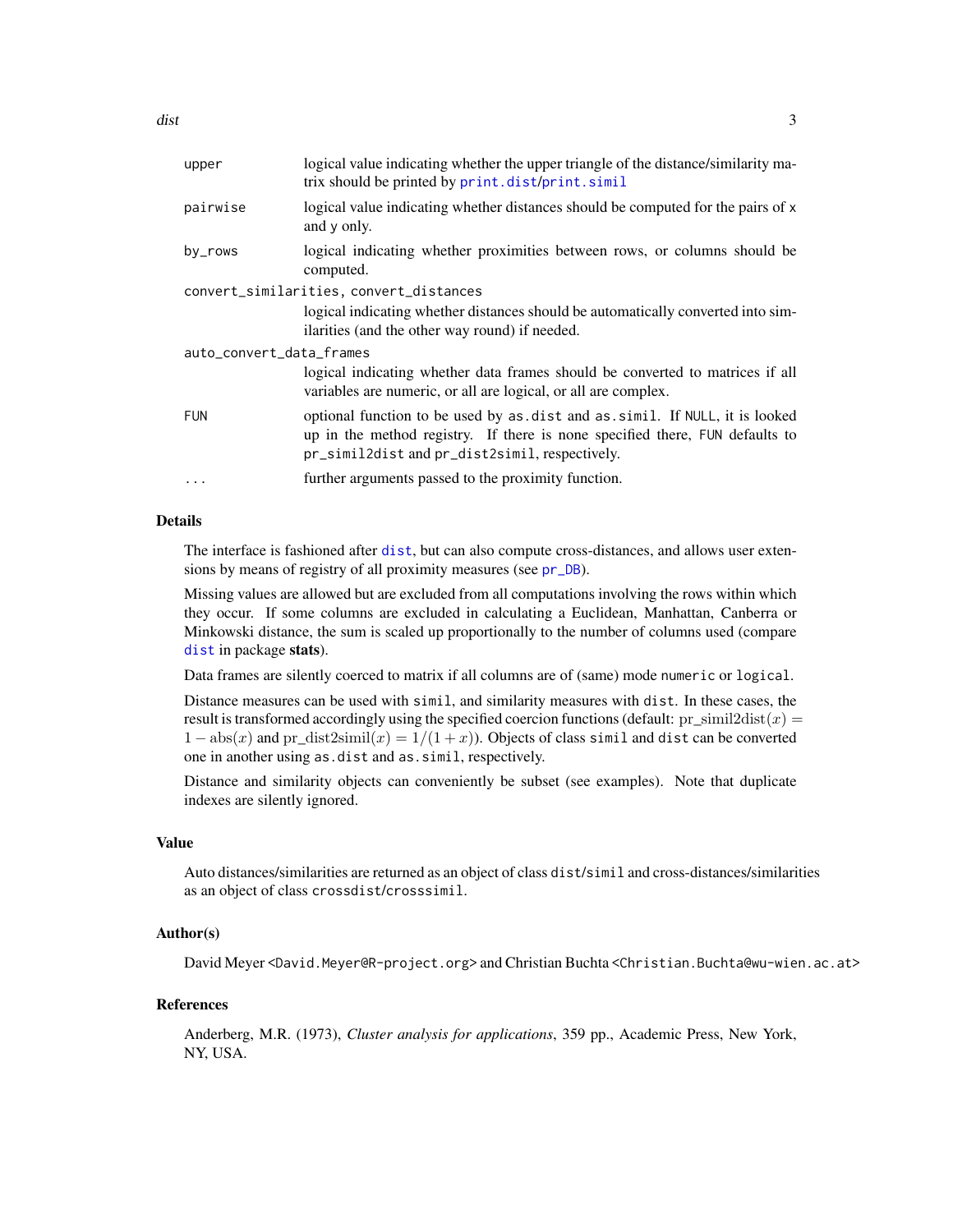<span id="page-3-0"></span>Cox, M.F. and Cox, M.A.A. (2001), *Multidimensional Scaling*, Chapman and Hall.

Sokol, R.S. and Sneath P.H.A (1963), *Principles of Numerical Taxonomy*, W. H. Freeman and Co., San Francisco.

#### See Also

[dist](#page-1-2) for compatibility information, and [pr\\_DB](#page-4-1) for the proximity data base.

#### Examples

```
### show available proximities
summary(pr_DB)
### get more information about a particular one
pr_DB$get_entry("Jaccard")
### binary data
x \le matrix(sample(c(FALSE, TRUE), 8, rep = TRUE), ncol = 2)
dist(x, method = "Jaccard")### for real-valued data
dist(x, method = "eJaccard")### for positive real-valued data
dist(x, method = "fJaccard")### cross distances
dist(x, x, method = "Jaccard")### pairwise (diagonal)
dist(x, x, method = "Jaccard",pairwise = TRUE)
### this is the same but less efficient
as.matrix(stats::dist(x, method = "binary"))
### numeric data
x \le matrix(rnorm(16), ncol = 4)
## test inheritance of names
rownames(x) <- LETTERS[1:4]
\text{colnames}(x) \leq \text{letters}[1:4]dist(x)
dist(x, x)
## custom distance function
f <- function(x, y) sum(x * y)
dist(x, f)
## working with lists
z \le unlist(apply(x, 1, list), recursive = FALSE)
(d \leftarrow dist(z))
```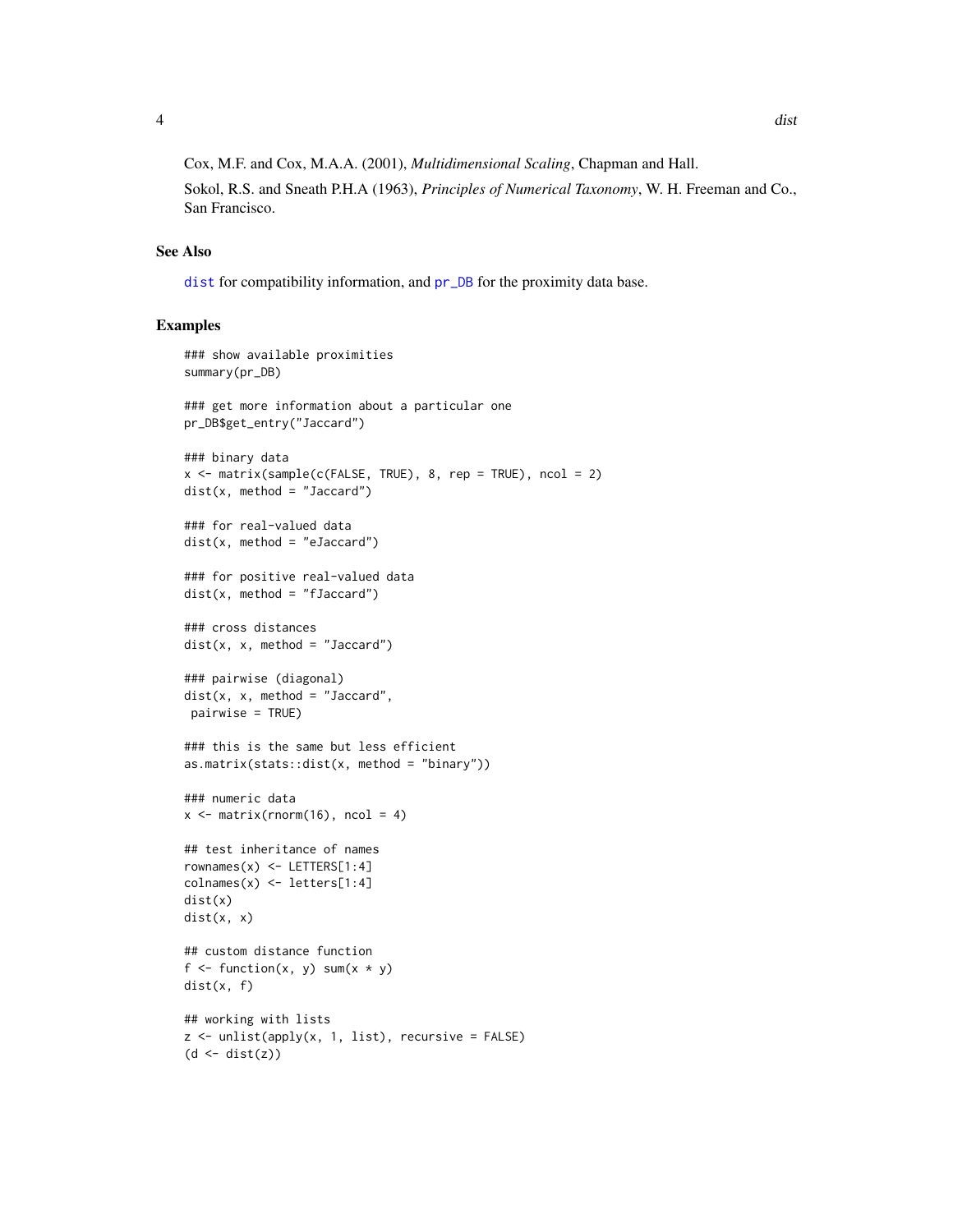#### <span id="page-4-0"></span> $pr\_{DB}$  5

```
dist(z, z)
## subsetting
d[[1:2]]
subset(d, c(1,3,4))
d[[c(1,2,2)]] # duplicate index gets ignored
## transformations and self-proximities
as.matrix(as.simil(d, function(x) exp(-x)), diag = 1)
## row and column indexes
row.dist(d)
col.dist(d)
```
### <span id="page-4-1"></span>pr\_DB *Registry of proximities*

#### Description

Registry containing similarities and distances.

#### Usage

```
pr_DB
pr_DB$get_field(name)
pr_DB$get_fields()
pr_DB$get_field_names()
pr_DB$set_field(name, default = NA, type = NA, is_mandatory = FALSE,
                is_modifiable = TRUE, validity_FUN = NULL)
pr_DB$entry_exists(name)
pr_DB$get_entry(name)
pr_DB$get_entries(name = NULL, pattern = NULL)
pr_DB$get_entry_names(name)
pr_DB$set_entry(...)
pr_DB$modify_entry(...)
pr_DB$delete_entry(name)
## S3 method for class 'pr_DB'
summary(object, verbosity = c("short", "long"), ...)
```
#### Arguments

| name    | character string representing the name of an entry (case-insensitive).              |
|---------|-------------------------------------------------------------------------------------|
| pattern | regular expression to be matched to all fields of class "character" in all entries. |
| default | optional default value for the field.                                               |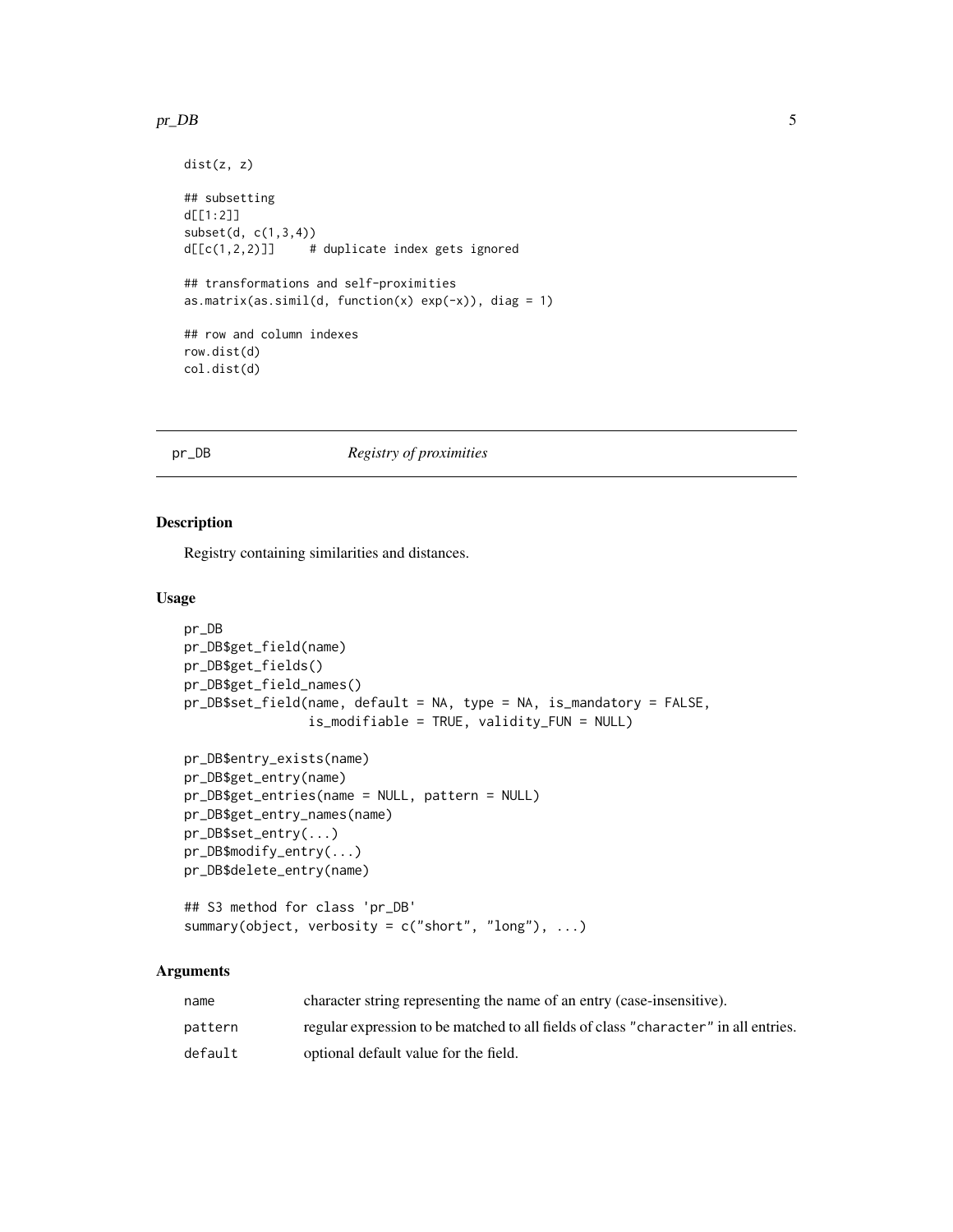| type          | optional character string specifying the class to be required for this field. If<br>type is a character vector with more than two elements, the entries will be used<br>as fixed set of alternatives. If type is not a character string or vector, the class<br>will be inferred from the argument given. |
|---------------|-----------------------------------------------------------------------------------------------------------------------------------------------------------------------------------------------------------------------------------------------------------------------------------------------------------|
| is_mandatory  | logical specifying whether new entries are required to have a value for this field.                                                                                                                                                                                                                       |
| is_modifiable | logical specifying whether entries can be changed with respect to that field.                                                                                                                                                                                                                             |
| validity_FUN  | optional function or character string with the name of a function that checks the<br>validity of a field entry. Such a function gets the value to be investigated as<br>argument, and should stop with an error message if the value is not correct.                                                      |
| object        | a registry object.                                                                                                                                                                                                                                                                                        |
| verbosity     | controlling the verbosity of the output of the summary method for the registry.<br>"short" gives just a list, "long" also gives the formulas.                                                                                                                                                             |
| .             | for pr_DB\$set_entry and pr_DB\$modify_entry: named list of fields to be<br>modified in or added to the registry (see details). This must include the index<br>field ("names").                                                                                                                           |
|               |                                                                                                                                                                                                                                                                                                           |

#### Details

pr\_DB represents the registry of all proximity measures available. For each measure, it comprises meta-information that can be queried and extended. Also, new measures can be added. This is done using the following accessor functions of the pr\_DB object:

get\_field\_names() returns a character vector with all field names. get\_field() returns the information for a specific field as a list with components named as described above. get\_fields() returns a list with all field entries. set\_field() is used to create new fields in the repository (the default value will be set in all entries).

get\_entry\_names() returns a character vector with (the first alias of) all entries. entry\_exists() is a predicate checking if an entry with the specified alias exists in the registry. get\_entry() returns the specified entry if it exists (and, by default, gives an error if it does not). get\_entries() is used to query more than one entry: either those matching name exactly, or those where the regular expression in pattern matches *any* character field in an entry. By default, all values are returned. delete\_entry removes an existing entry from the registry (note that only user-provided entries can be deleted). set\_entry and modify\_entry require a named list of arguments used as field entries. At least the names index field is required. set\_entry will check for all other mandatory fields. If specified in the field meta data, each field entry and the entry as a whole is checked for validity. Note that only user-specified fields and/or entries can be modified, the data shipped with the package are read-only.

The registry fields currently available are as follows:

FUN Function to register (see below).

names Character vector with an alias(es) for the measure.

PREFUN Optional function (or function name) for preprocessing code (see below).

POSTFUN Optional function (or function name) for postprocessing code (see below).

distance logical indicating whether this measure is a distance (TRUE) or similarity (FALSE).

convert Optional Function or function name for converting between similarities and distances when needed.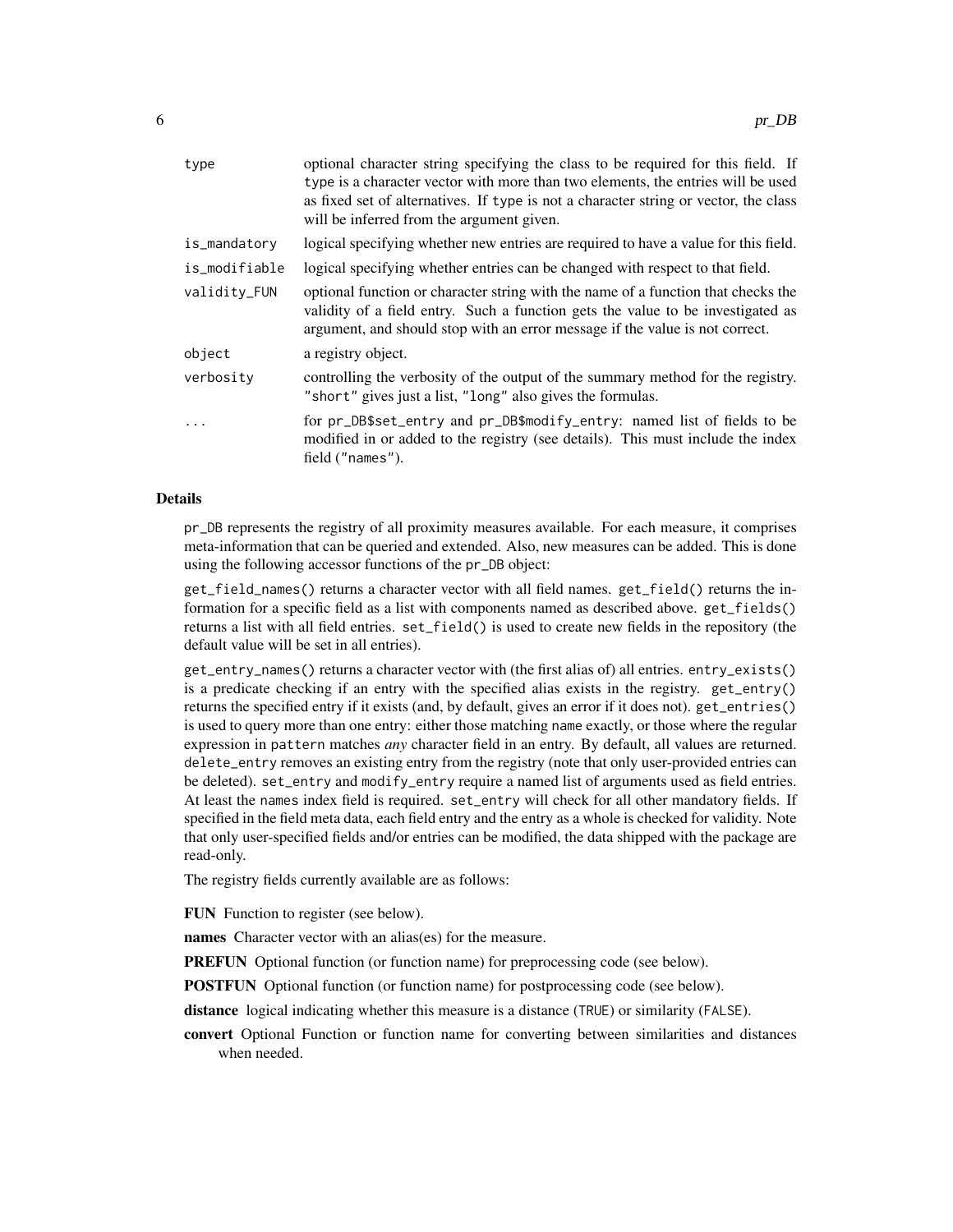- <span id="page-6-0"></span>type Optional, the scale the measure applies to ("metric", "ordinal", "nominal", "binary", or "other"). If NULL, it is assumed to apply to some other unknown scale.
- loop logical indicating whether FUN is just a measure, and therefore, if [dist](#page-1-2) shall do the loop over all pairs of observations/variables, or if FUN does the loop on its own.
- C\_FUN logical indicating whether FUN is a C function.
- abcd logical; if TRUE and binary data (or data to be interpreted as such) are supplied, the number of concordant and discordant pairs is precomputed for every two binary data vectors and supplied to the measure function.
- formula Optional character string with the symbolic representation of the formula.
- reference Optional reference (character).
- description Optional description (character). Ideally, describes the context in which the measure can be applied.

A function specified as FUN parameter has mandatory arguments x and y (if abcd is FALSE), and a, b, c, d, n otherwise. Additionally, it gets all optional parameters specified by the user in the ... argument of the [dist](#page-1-2) and [simil](#page-1-1) functions, possibly changed and/or complemented by the corresponding (optional) PREFUN function. It must return the (diss-)similarity value computed from the arguments. x and y are two vectors from the data matrix (matrices) supplied. If abcd is FALSE, it is assumed that binary measures will be used, and the number of all n concordant and discordant pairs  $(x_k, y_k)$  precomputed and supplied instead of x and y. a, b, c, and d are the counts of all (TRUE, TRUE), (TRUE, FALSE), (FALSE, TRUE), and (FALSE, FALSE) pairs, respectively.

A function specified as PREFUN parameter has mandatory arguments x, y, p, and reg\_entry, with y and p possibly being NULL depending on the task at hand. x and y are the data objects, p is a (possibly empty) list with all specified proximity parameters, and reg\_entry is the registry entry (a named list containing all information specified in reg\_add). The preprocessing function is allowed to change all these information, and if so, is required to return \*all\* arguments as a named list in the same order.

A function specified as POSTFUN parameter has two mandatory arguments: result and p. result will contain the computed raw data, i.e. a vector of length  $n * (n - 1)/2$  for auto-distances (see [dist](#page-1-2) for details on dist objects), or a matrix for cross-distances. p contains the specified proximity parameters. Post-processing functions need to return the result object (even if unmodified).

A function specified as convert parameter should preserve the type of its argument.

#### Author(s)

David Meyer <David.Meyer@R-project.org>

#### See Also

[dist](#page-1-2)

#### Examples

```
## create a new distance measure
mydist \leq function(x,y) x * y
```
## create a new entry in the registry with two aliases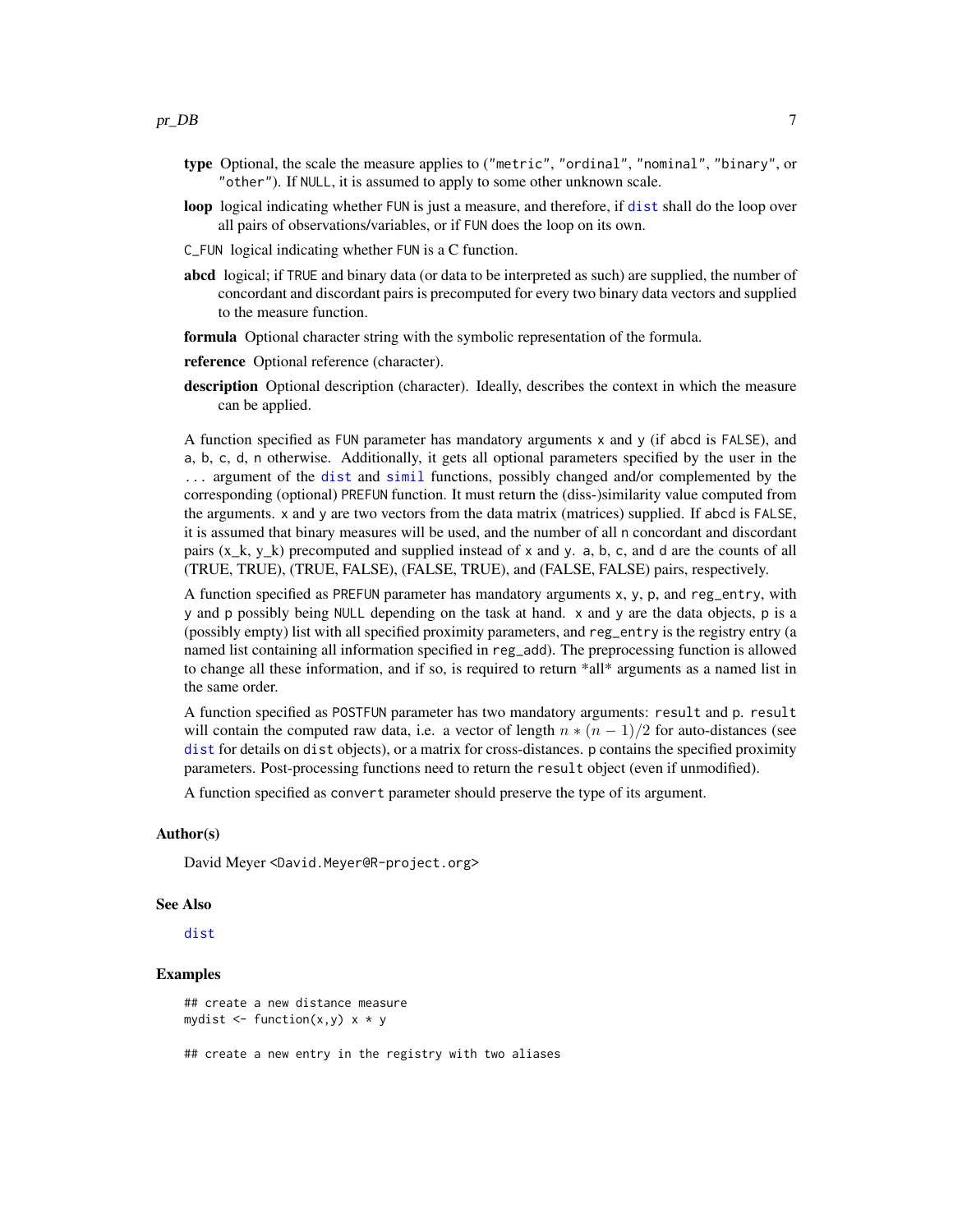```
pr_DB$set_entry(FUN = mydist, names = c("test", "mydist"))
## look it up (index is case insensitive):
pr_DB$get_entry("TEST")
## modify the content of the description field in the new entry
pr_DB$modify_entry(names = "test", description = "foo function")
## create a new field
pr_DB$set_field("New")
## look up the test entry again (two ways)
pr_DB$get_entry("test")
pr_DB[["test"]]
## show total number of entries
length(pr_DB)
## show all entries (short list)
pr_DB$get_entries(pattern = "foo")
## show more details
summary(pr_DB, "long")
## get all entries in a list (and extract first two ones)
pr_DB$get_entries()[1:2]
## get all entries as a data frame (select first 3 fields)
as.data.frame(pr_DB)[,1:3]
## delete test entry
pr_DB$delete_entry("test")
## check if it is really gone
pr_DB$entry_exists("test")
```
rowSums.dist *Row Sums/Means of Sparse Symmetric Matrices*

#### Description

Compute the row (column) sums or means for a sparse symmetric (distance) matrix.

#### Usage

```
rowSums.dist(x, na.rm = FALSE)
rowMeans.dist(x, na.rm = FALSE, diag = TRUE)
colSums.dist(x, na.rm = FALSE)
colMeans.dist(x, na.rm = FALSE, diag = TRUE)
```
<span id="page-7-0"></span>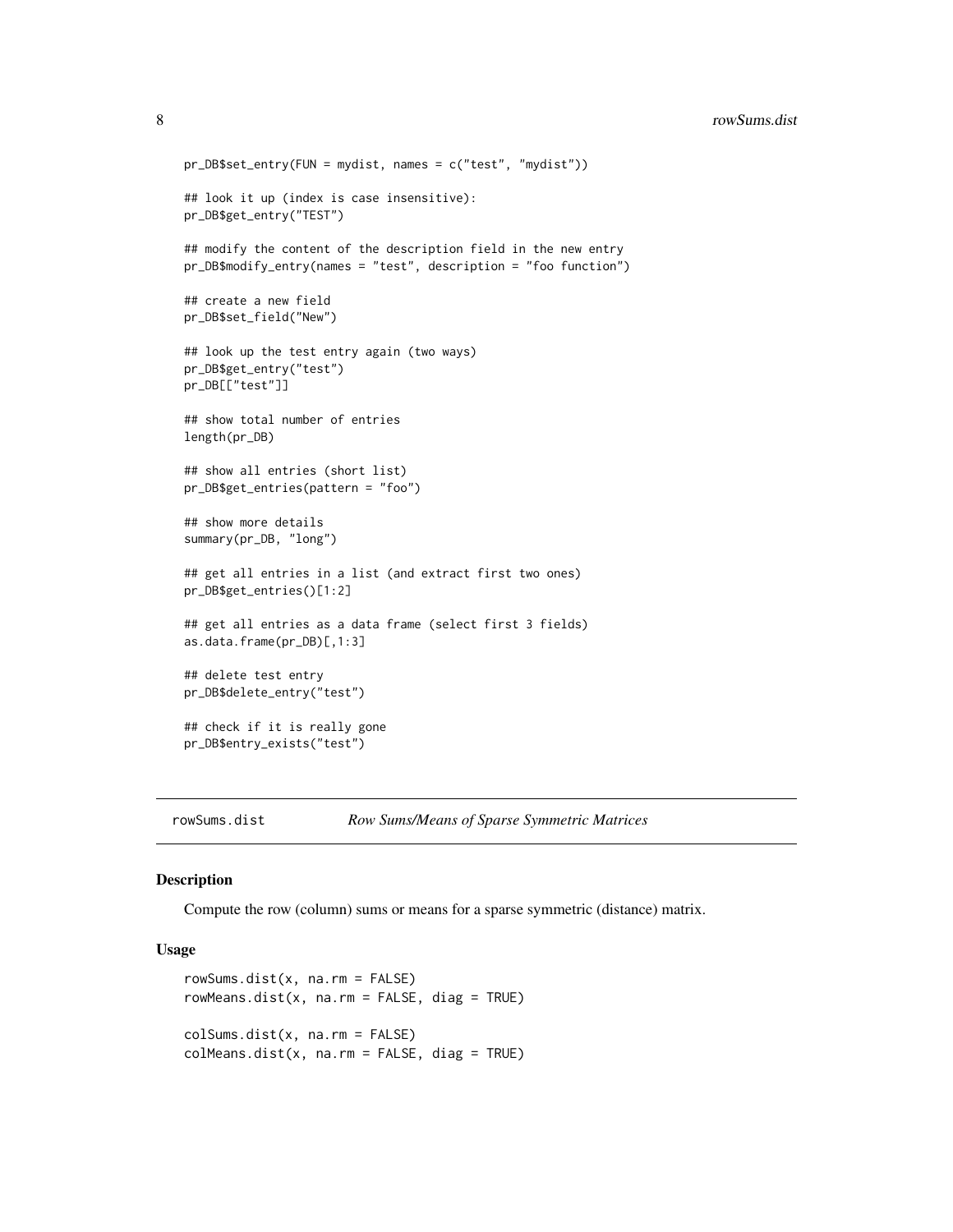#### rowSums.dist 9

#### Arguments

| X     | an object of class dist.                                                      |
|-------|-------------------------------------------------------------------------------|
| na.rm | logical, should missing values (including NaN) be omitted from the summation? |
| diag  | logical, should the diagonal elements be included in the computation?         |

#### Details

These functions are more efficient than expanding an object of class dist to matrix and using rowSums or rowMeans.

colSums and colMeans are provided for convenience. However, note that due to symmetry the result is always the same as for rowSums or rowMeans.

#### Value

A numeric vector of row sums.

#### Author(s)

Christian Buchta

#### See Also

as.matrix, as.dist, and rowSums.

#### Examples

```
##
x <- matrix(runif(10*2),ncol=2)
d \leftarrow dist(x)rowSums(as.matrix(d))
rowSums.dist(d) # the same
rowMeans(as.matrix(d))
rowMeans.dist(d) # the same
rowMeans.dist(d, diag = FALSE) # not the same
## NAs
d[3] <- NA
rowSums.dist(d, na.rm = TRUE)
rowMeans.dist(d, na.rm = TRUE)
```